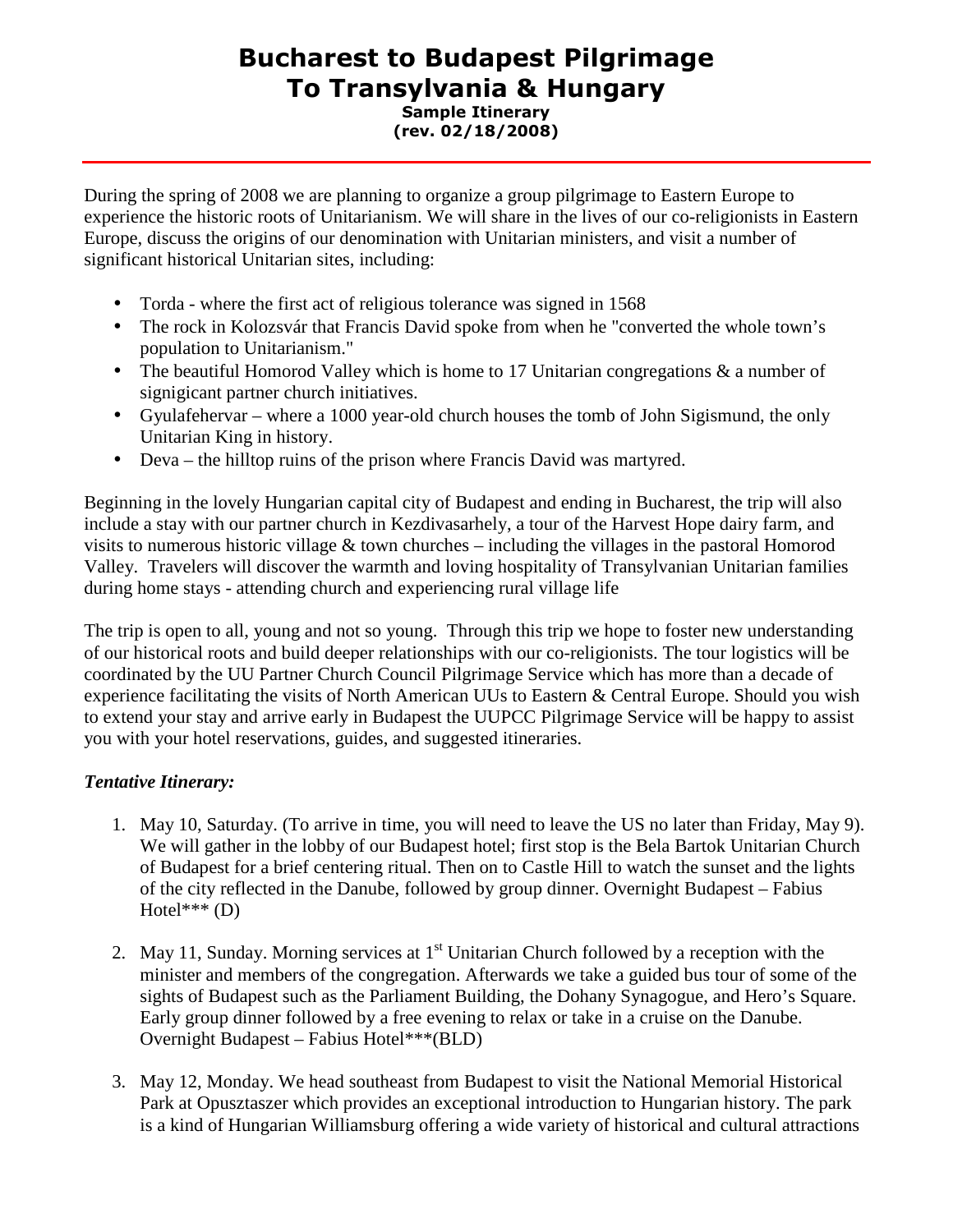including a diorama, equestrian shows, a yurt village, and several museums. You will have free time to visit the attraction(s) of your choice. Afterwards we will have lunch nearby and then travel on to nearby Szeged, a beautiful river city near the Romanian & Serbian border. Overnight Szeged - Novotel Hotel\*\*\*\*. (BLD)

- 4. May 13, Tuesday. We take a walking and bus tour of Szeged before departing for Romania. We cross the border (lunch en route) and arrive in Deva for a worship service which we construct and lead outside the mountaintop citadel's prison cell where Francis David was martyred. Overnight Deva – Hotel Sarmis\*\*\*. (BLD)
- 5. May 14, Wednesday. We depart for Kolozsvar after breakfast. En route we tour the fairy-tale 13<sup>th</sup> century Hunyadi Castle, and stop in Gyulafehervar (Alba Iulia) to lay wreaths on the tombs of Unitarian King John Sigismond and his proto-Unitarian mother, Queen Isabella, and to visit their palace. By late afternoon, we arrive in Kolozsvar (Cluj) capital city of Transylvania, where we'll stay at the Hotel Victoria, previously reserved for communist party officials. A visit to the Unitarian headquarters and to the church of Francis David, home to the world's oldest Unitarian congregation. You will have an opportunity to speak with Unitarian ministers, and to visit the archives to view historical documents – including some hand-written by Francis David. Overnight Kolozsvar – Hotel Victoria\*\*\*. (BLD)
- 6. May 15, Thursday. Depart Kolozsvar after breakfast. Near Kolozsvar is Torda (Turda), where we will stop for a brief ritual in the church where the Diet of Torda and King John in 1568 issued a landmark declaration of religious tolerance, considered the founding act of Unitarianism. Afterward we will continue our tour with stops in the Alabaster Village of Meszko and Segesvar (Sighisoara) (a UNESCO World Heritage site) where you will have free time to explore this medieval walled city – purported birthplace of Vlad Tepes – aka Dracula. Lunch on your own. Later this evening we'll arrive in the Unitarian village of Szekelyderzs where we will tour the frescoed Unitarian church (one of only two Unitarian UNESCO World Heritage sites) and partake of a traditional peasant dinner in one of the bastions. Overnight Szkeleyderzs – Village panzio & home stays. (BD)
- 7. May 16, Friday. Village day. Experience rural village life as we explore the Homorod Valley. We plan to visit to the Harvest Hope Dairy Farm and the frescoed Unitarian church in Homorodkaracsonfalva, and meet with the pilgrims from Unity Church in their partner village of Homorodszentpaul. Evening arrival in our partner town of Kezdivasarhely in time for a welcome reception and dinner with Rev. Maria Pap and members of the congregation. Overnight Kezdivasarhely – home stays (BLD)
- 8. May 17, Saturday. With Rev. Pap as our guide we will tour our partner town and visit local attractions including the fortress church at Gelence (a UNESCO World Heritage site). Evening program TBD. Overnight Kezdivasarhely – home stays. (BLD)
- 9. May 18, Sunday. 11am services with partner congregation followed by a group lunch with members of the congregation. Afternoon "American service" followed by a reception at the Unitarian center. Dinner with host families. Overnight – Kezdivasarhely – home stays. (BLD)
- 10. May 19, Monday. We wave goodbye to our new friends and depart Kezdi for the delightful mountain town of Sinaia. En route we stop in Sepsiszentgyorgy to visit the impressive new Aframe Unitarian church and shop at the women's craft cooperative. We continue on to the picturesque and historic Brasov (Brasso) city center where we will tour the massive Black